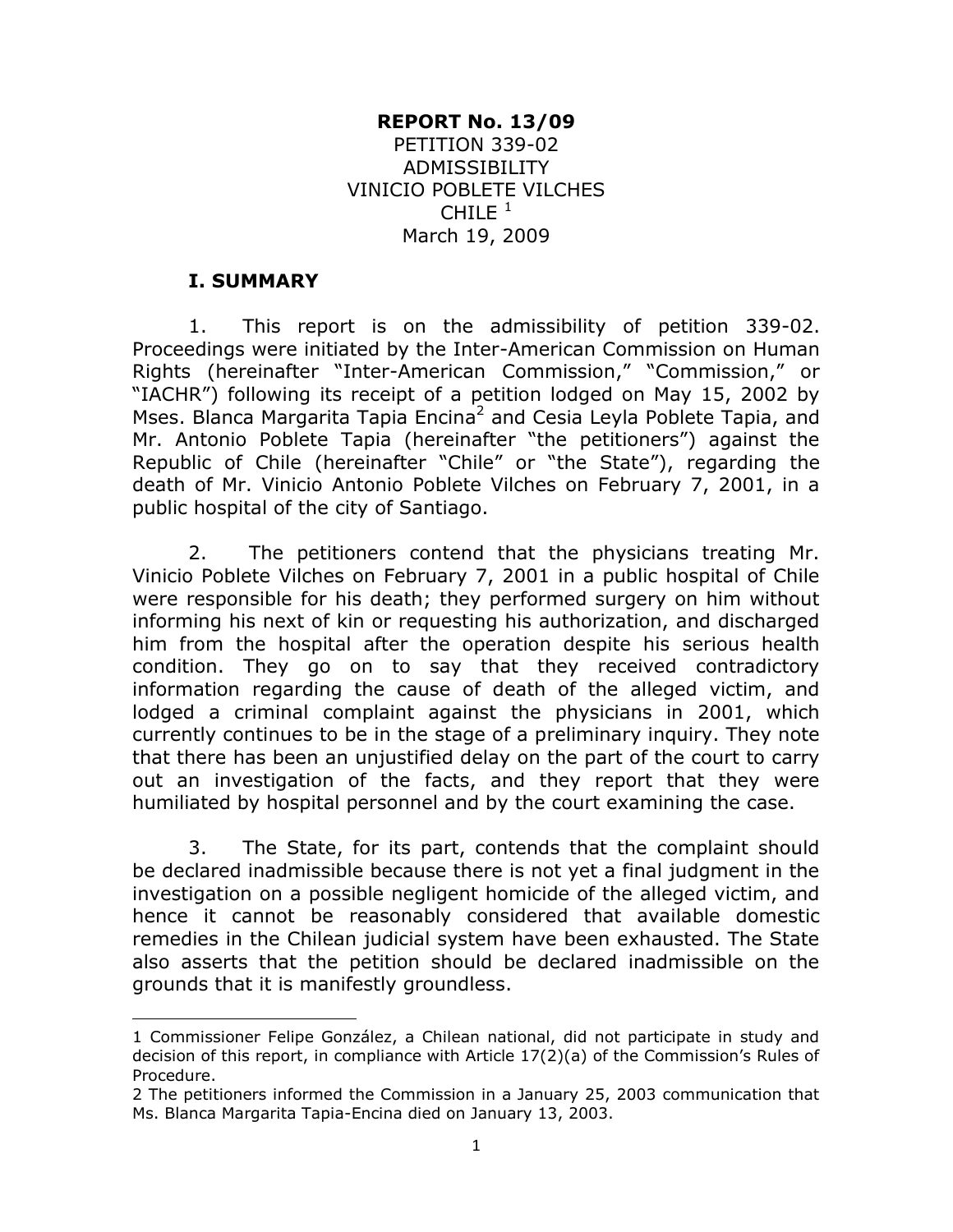4. Without prejudging the merits of the case, in this report the Commission concludes that it is competent to examine the instant petition regarding the alleged violations of the rights to life, to a fair trial, to equal protection, and to judicial protection, pursuant to articles 4, 8, 24, and 25 of the American Convention on Human Rights (hereinafter "American Convention" or "Convention") in connection with article 1(1) of same. The Commission also decides to notify the parties of this decision, to publish it and to include it in its Annual Report to the General Assembly of the Organization of American States (OAS).

#### **II. PROCESSING BEFORE THE COMMISSION**

5. The petition is dated April 24, 2002 and was received by the IACHR on May 15, 2002. The petitioners submitted additional information on September 6, 2002 and requested information on the status of the petition's processing on November 10, 2002. The Commission requested additional information from the petitioners on December 13, 2002, which was submitted by them on April 29, 2002 and January 23, 2003. The Commission again requested additional information from the petitioners on April 23, 2003, which was submitted on May 7, 2003.

6. The relevant parts of the petition were forwarded to the State on June 4, 2003, granting it two months to submit its observations. On September 15, 2003 the State requested a 30-day extension to submit its response to the petition. On September 23, the Commission requested the State to present its observations as soon as possible. On December 1, 2003 the Commission reiterated to the State that it should submit its observations to the petition. The petitioners requested information on the status of processing on July 10, 2003, October 30, 2003, and April 10, 2004.

7. The State submitted its observations to the instant petition on June 9, 2004. The State's observations were duly forwarded to the petitioners on June 29, 2004. The petitioners presented their observations, dated July 20, 2004, to the State's response and submitted additional information on July 27, 2004. The petitioners requested information from the Commission on the processing of their petition on December 24, 2004 and July 20, 2005.

8. On March 16, 2005, the IACHR received a February 18, 2005 communication from the Inter-American Court, in which it forwarded a communication from Vinicio Poblete Tapia, received by the Court on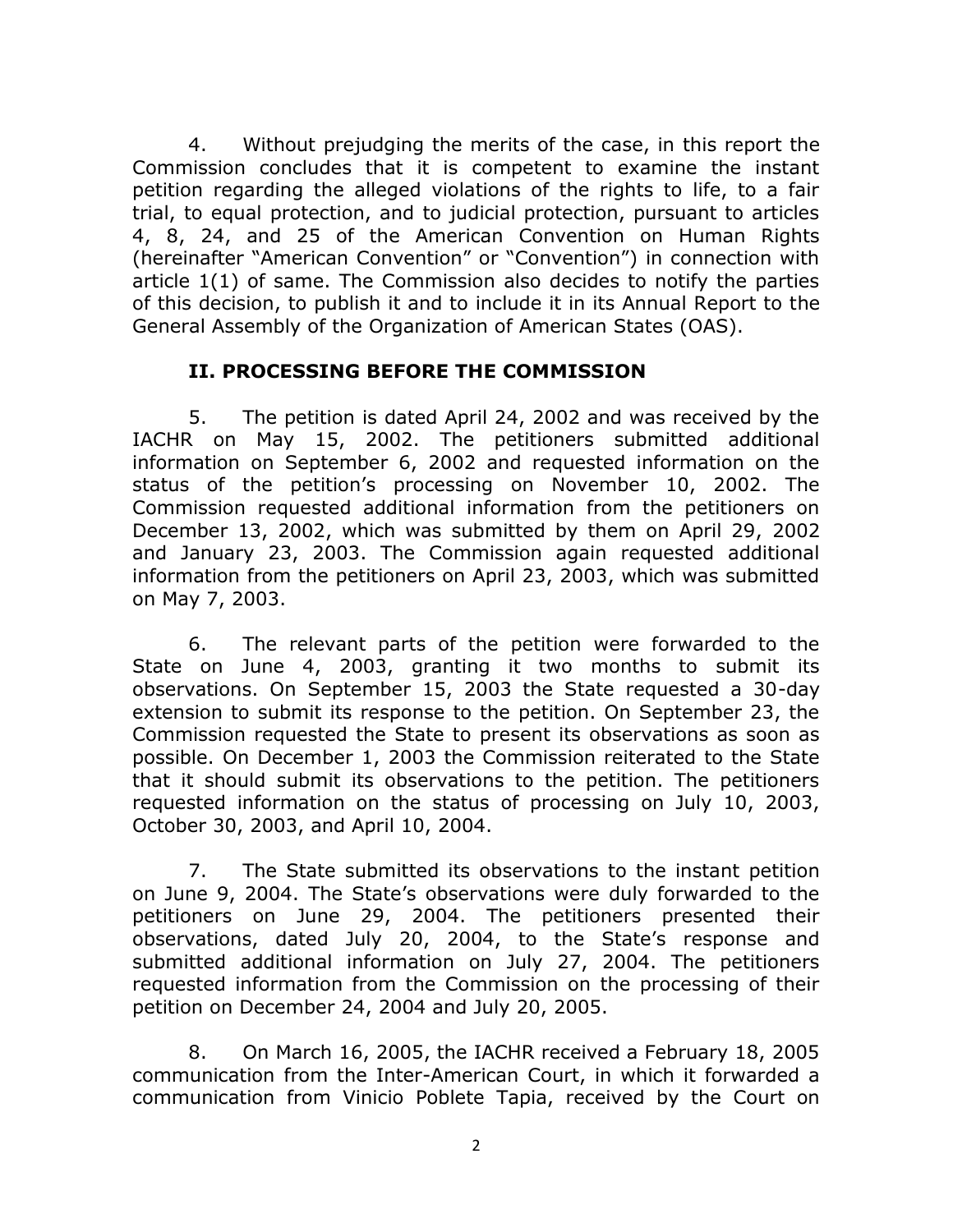January 17, 2005. Said communication was included in the case file of Petition 339-02.

9. On March 29, 2007, the Commission reiterated to the petitioners its request for their observations to the State's response, which had been sent to them on June 29, 2004. In a May 10, 2007 communication, the petitioners forwarded their July 20, 2004 response to the Commission's request for observations. This response was duly transmitted to the State on August 9, 2007. The petitioners requested information from the Commission on the status of the processing of the instant petition on January 7, 2008.

10. The petitioners presented additional observations on March 7, 2008 and on March 10, 2008. Both communications were forwarded to the State on April 3, 2008. The petitioners requested information from the Commission regarding the processing of the instant petition on March 19, 2008. The petitioners submitted additional observations on May 3, 2008, which were transmitted to the State on June 13, 2008. The petitioners presented additional observations to the Commission on May 30, 2008, June 18, 2008, June 28, 2008, July 7, 2008, July 8, 2008, July 14, 2008, July 21, 2008, July 17, 2008, and August 6, 2008. These communications were all forwarded to the State on August 26, 2008. The petitioners presented additional observations to the Commission on August 18, 2008, and these were transmitted to the State on September 17, 2008.

11. On August 26, 2008 the Commission requested additional information from the parties, including copies of the domestic court record of the case. The requested information was submitted by the petitioners on September 25, 2008 and by the State on October 15, 2008. These communications were duly forwarded to the parties on January 14, 2009 and November 5, 2008, respectively.

12. The petitioners submitted additional information to the Commission on October 3, 2008, October 13, 2008, October 20, 2008, October 27, 2008, October 27, 2008, November 1, 2008, December 1, 2008, and December 29, 2008. These communications were duly forwarded to the State on January 14, 2009. The petitioners again submitted additional information to the Commission, dated February 6, 17, and 18. Said communications were duly transmitted to the State on February 25, 2009.

## **III. POSITIONS OF THE PARTIES**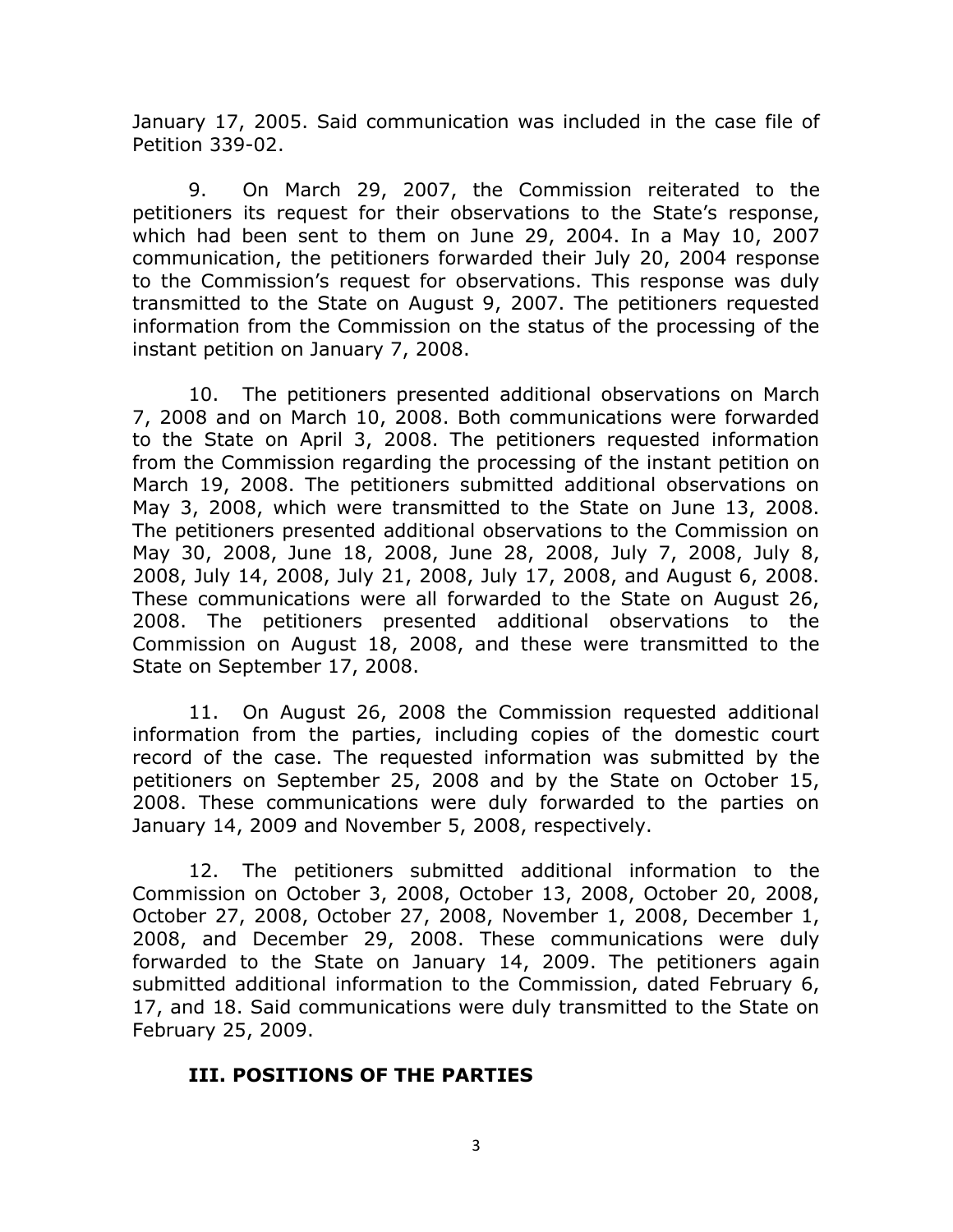#### **A. The petitioners**

13. The petitioners, in handwritten submissions to the Commission, report the facts of which their father was allegedly a victim: Mr. Vinicio Antonio Poblete Vilches (hereinafter the alleged victim). They state that on January 17, 2001 they called an ambulance because the alleged victim, 76 years of age, had problems with breathing. The ambulance, which according to them was late in arriving, took the alleged victim to the emergency unit of the *Complejo Asistencial Doctor Sótero del Río* [Dr. Sótero del Río Medical Complex], a public hospital in Santiago, Chile (hereinafter "Sótero del Río Hospital" or "the hospital").

14. According to the petitioners, the alleged victim was kept in the Intensive Care Unit of the aforementioned hospital, until January 22, 2001, when he was moved to one of the hospital's wards. The petitioners, who personally accompanied Mr. Poblete Vilches during his stay in the hospital, maintain that the alleged victim received degrading treatment in the hospital. In particular, they complain that Mr. Poblete Vilches went hungry; that he was kept in a drugged state and unconscious; and that he was naked and his hands and legs were tied, which prevented blood circulation. They state that the hospital physicians were overbearing with the petitioners and other next of kin of Mr. Poblete; they were humiliated by the doctors when they asked for information on the alleged victim's state of health, they were kept from viewing the medical record to learn about the treatment he was receiving, and even restricted family visits.

15. The petitioners claim they informed the hospital that the alleged victim suffered from two types of diabetes, and therefore he could not undergo surgery. They state that on January 26 the alleged victim underwent surgery without his next of kin having been informed or without requesting their authorization. In fact, they report that in said clinic an authorization was forged to carry out the operation: the alleged authorization appears as written and signed by Blanca Margarita Tapia Encina, who did not know how to read or write. Moreover, the medical record shows Ms. Tapia Encina authorizing surgery for her father, when Mr. Poblete Vilches was in fact her husband. They further contend that they were informed after surgery had been performed "to determine if he had fluids in the heart" but after the operation they found three large wounds on the right side of his waist, to which a drainage tube was attached.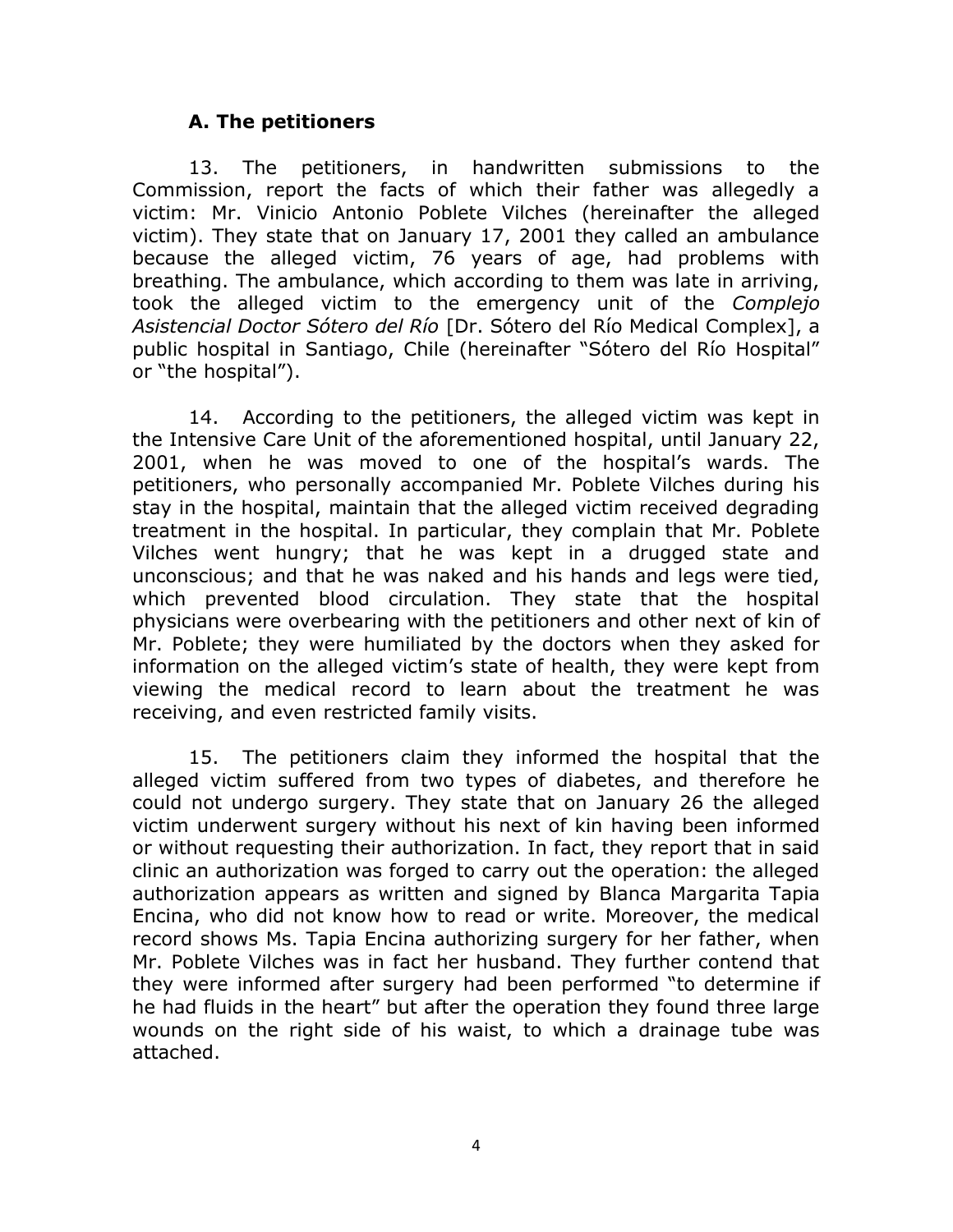16. They report that on February 2, 2001 they received a call from the hospital requesting that they pick up the alleged victim, who had been discharged. They came to the hospital and requested a physician to inform them regarding the care and treatment for the alleged victim, but no doctor responded to their call. According to the complaint, when he was discharged from the hospital the alleged victim's condition was so serious that his family had to pay for a private ambulance to take him home. $3$  They contend that the hospital's medical personnel acted irresponsibly in releasing the patient after only six days had passed since his operation, and whose state of health was so serious, considering his age and his diabetic condition.

17. On February 5, 2001, because of the seriousness of alleged victim's state of health, they called a private doctor who examined him at home, and realized that he was draining pus through some orifices in his chest, and diagnosed him as having high fever and suffering from septic shock and bronchopneumonia, $4$  and told them they needed to take him to the hospital. The petitioners maintain that, according to the private physician, it was inexplicable that the patient had been discharged in such a serious state of health. They report that on that same day the alleged victim was again admitted to the Sótero del Río Hospital, through the emergency room.

18. They contend that when he arrived at the hospital he was diagnosed with simple pneumonia. That night, they say, the alleged victim was transferred to the intensive care unit but that there were no available artificial respirators. They maintain that, in spite of their requests, the hospital did nothing to transfer him to another hospital where he could use a respirator.

19. On February 7, 2001, in the early hours of the morning, the alleged victim died in the hospital. The petitioners contend that the person who called from the hospital to inform him of the death stated that Mr. Vinicio Poblete Vilches had died of cardiac arrest. Subsequently, in the morgue, they received a death certificate stating the cause of death as septic shock and bilateral bronchopneumonia. In addition, a tape<sup>5</sup> on his chest stated that he had died from a pulmonary edema. They maintain that his body was full of bruises, of which he also had some on his forehead. They go on to say that a nurse had informed

 $\overline{a}$ 

<sup>3</sup> The petitioners attached a copy of the receipt given to them by the ambulance crew.

<sup>4</sup> The petitioners attached a certificate issued by Dr. Sandra Castillo Montúfar, who is a specialist in General Medicine and Surgery.

<sup>5</sup> The petitioners attached a copy of the tape that they claim was on the chest of the alleged victim.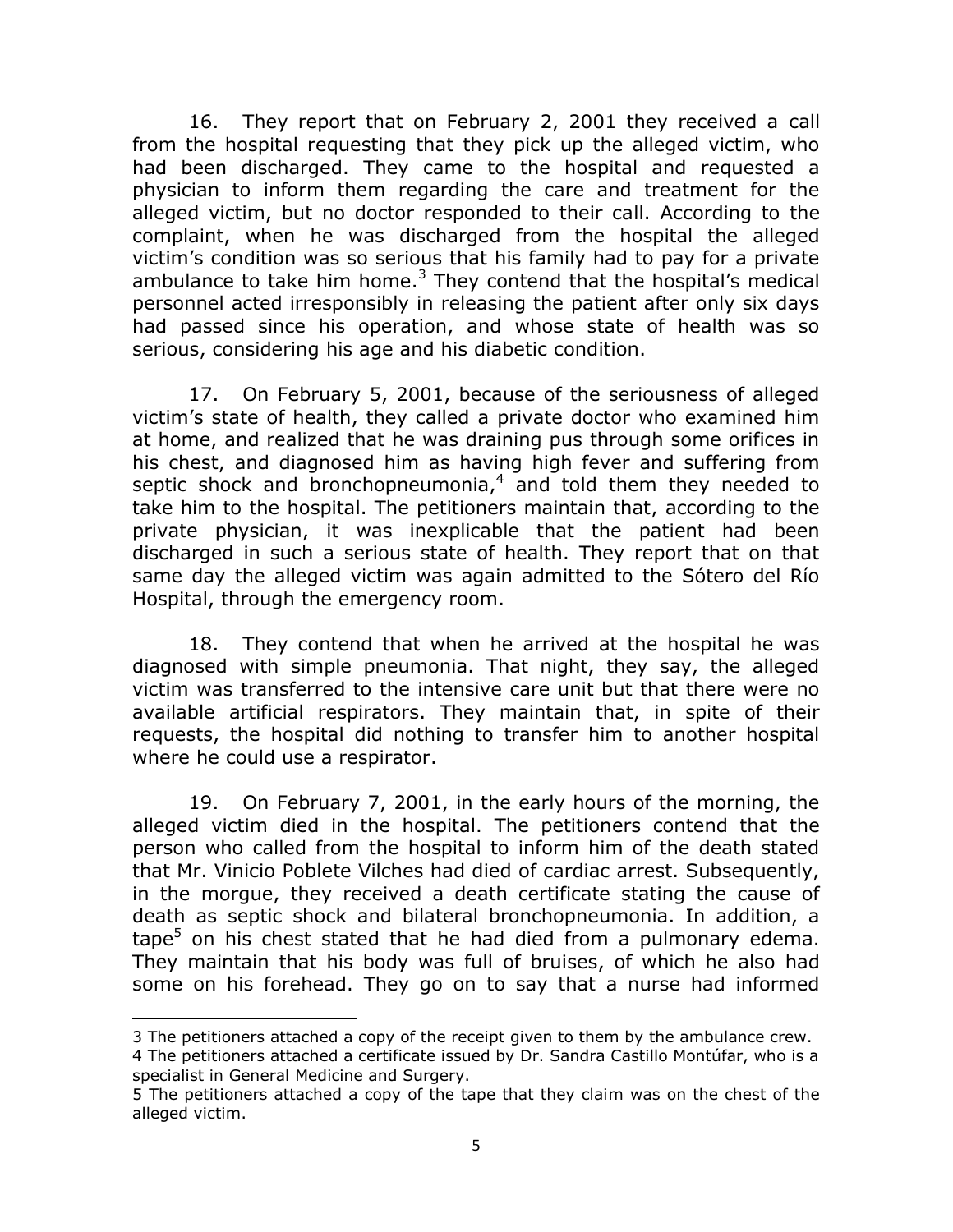them that the alleged victim had been injected with a drug to put him to sleep.

20. The petitioners stress that they received several diagnoses regarding the death of Mr. Poblete Vilches and hence they believe that the cause of his death has not been clarified. They report that the hospital authorities refused to give them his X-Rays and tests, and refused to perform an autopsy, in spite of the fact that they personally requested one several times at the hospital, and subsequently requested that one be ordered by the court that intervened in the investigation of the death of the alleged victim.

21. The petitioners report that Ms. Blanca Margarita Tapia Encina, wife of the alleged victim, lacking the wherewithal to hire a lawyer, sought support to lodge a criminal complaint for homicide before the justice authorities. On November 12, 2001, with the counsel of an attorney from the *Centro Jurídico Gratuito Yungay* [Yungay Free Legal Aid Center] of the *Universidad Bolivariana* [Bolivarian University], the petitioners lodged a criminal complaint against the physicians that treated the alleged victim, reporting them as guilty of the alleged crime of negligent homicide. Along with the complaint, they requested a series of procedures. They explained that their tardiness in filing their criminal complaint was due to their lack of the resources necessary to hire a lawyer and that they have changed counsel on several occasions due to the fact that the students graduate and it becomes necessary to again and again obtain a new legal representative to defend them without charge.

22. The petitioners allege that judicial authorities have acted with total indifference and negligence regarding the investigation of the facts object of their complaint. With respect to the lack of progress in judicial proceedings, the petitioners stress that "there is no justice in this country for humble people. Government authorities have no interest in investigating the death of people like my father." The petitioners highlight their concern that the accused continue to work as public servants in the hospital, located only 10 minutes from the competent court, in the same jurisdiction, and yet judicial authorities have not executed the warrants for arrest issued for the purpose of obtaining the testimony of the accused professionals.

23. On October 7, 2005, Mr. Vinicio Poblete Tapia, sponsored by the *Oficina de Derechos Humanos* [Human Rights Office] of the *Corporación de Asistencia Judicial* [Legal Aid Corporation], lodged a new complaint "against those found responsible for the crime of negligent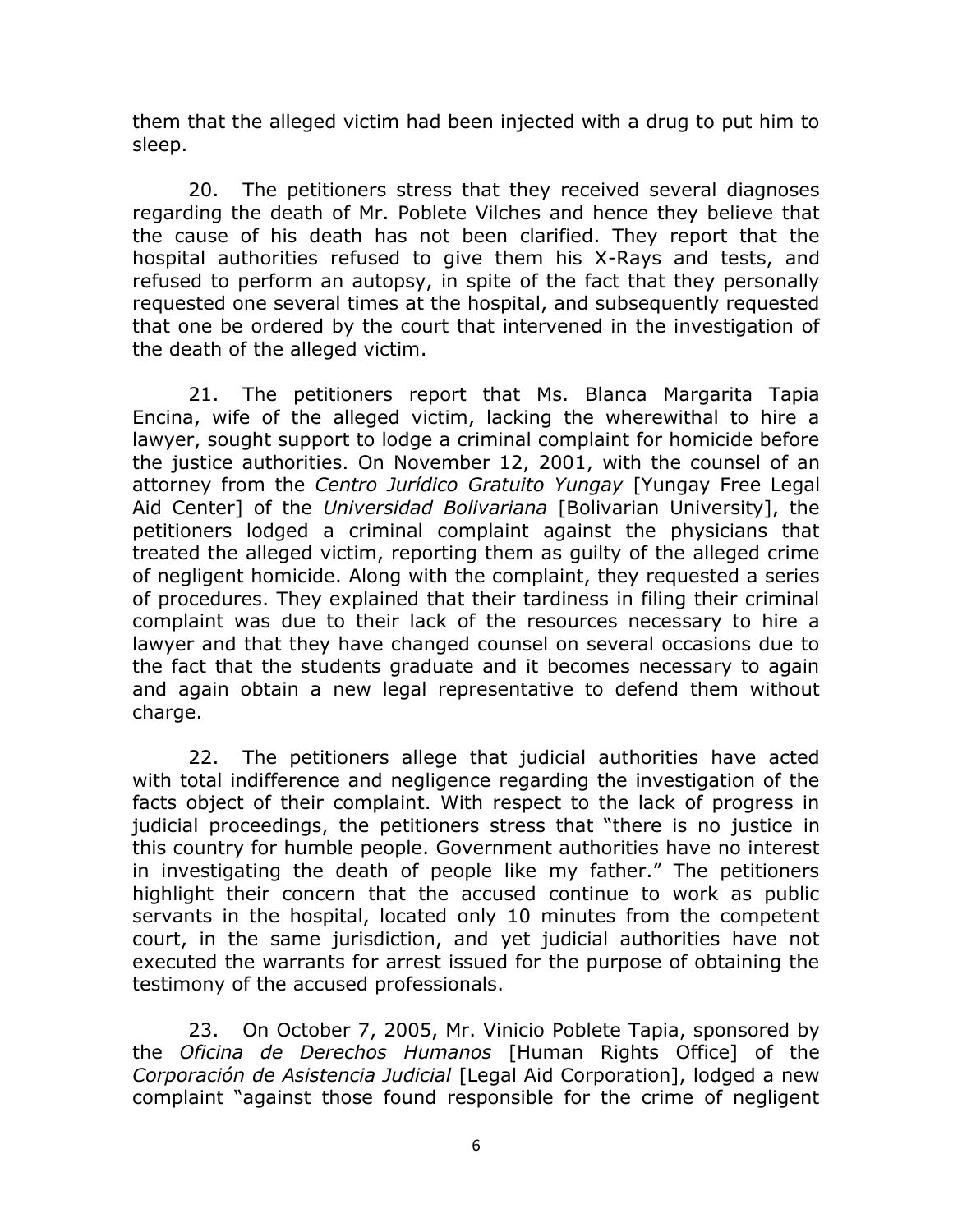homicide" of his father, and requested a joinder of the case with the prior one in the same court, and for the same facts. The cases were joined on February 9, 2006. The petitioners allege that the investigation was closed on December 11, 2006, its dismissal without prejudice decided by the court in spite of the fact that the procedures requested by them, and so ordered by the same court, had not been carried out, such as the reception of testimony of the medical personnel that treated his father in the hospital. They contend that some of the witnesses they offered came of their own accord to the court but their statement was not taken. Therefore, on January 29, 2007, they requested that the case be re-opened and several procedures be carried out.

24. On February 27, 2007, the case was reopened and on April 17 of that year the court ordered that it be returned to the stage of preliminary inquiry and that several procedures be carried out. On June 30, 2008, a dismissal without prejudice was again decided, until such time as new and better data from investigation should be obtained. The petitioners state that several of the physicians that did not appear to submit their testimony continue to work at the hospital, and no procedures have been executed to find them there. On August 4, 2008, the case was reopened again at the request of the petitioners.

25. They maintain that the judicial system delayed the case and later closed it without those responsible being punished, and hence the case's result was one of impunity. They contend that they have not been heard either appropriately or in a timely manner, and that despite the passing of months the procedures requested by them to clarify the facts of the case have not been carried out. It is the petitioner's opinion that the judicial authorities were covering up for the physicians who attended the alleged victim, and that therefore they are victims of a denial of justice. They state, in addition, that they were humiliated and intimidated at the court when they appeared before it to seek justice.

26. The petitioners report that, after a complaint was filed on January 13, 2006 by Vinicio Poblete Tapia against the Sótero del Río Hospital, a mediation hearing was held on April 4, 2006 in the mediation unit of the *Consejo de Defensa del Estado* [Council for the Defense of the State]. The hearing was attended by the petitioners and the hospital's lawyer, but it was postponed until further facts were gathered, in particular with the physicians involved also attending, and with Mr. Poblete Vilches' medical record. The Commission has no knowledge of any follow-up hearing having been held.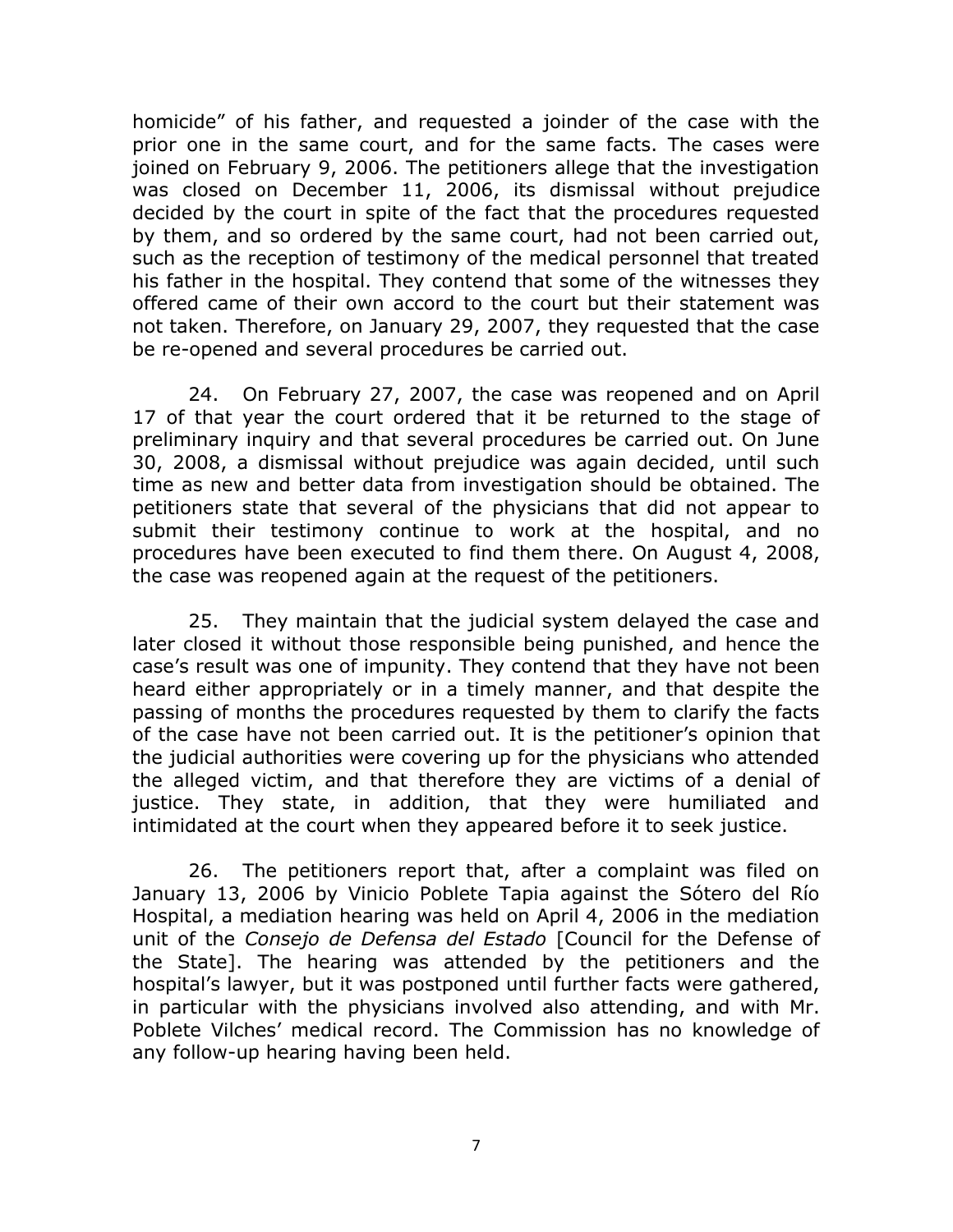27. They report that they also sought relief before the Supreme Court of Justice but only received a March 6, 2008 communication from the President of the Court stating that he does not have the authority to intervene in proceedings underway in other courts of the Republic, and that the filing of appeals is the appropriate way to complain against judicial decisions that the parties consider unfavorable to their interests. The petitioners maintain that they attempted to reach other national authorities, including presidents of the Republic and ministers of health.

29. The petitioners state that the entire family depended upon the alleged victim for a living, especially one of his children, who suffers from a physical disability.6 They say that the State was indifferent to their repeated requests for help from the Government to maintain the alleged victim's disabled son, and that they have suffered from hunger and need. In July 2005 they reported to the Commission that Mr. Vinicio Poblete Tapia, son of the alleged victim, and petitioner in the instant case, was diagnosed with renal cancer. They claim that they have been forced to beg in order to buy medicine and food and that they were even forced to sell essential belongings, including a wheelchair, leaving their brother confined to a bed. They further claim that they have not been able to hire a lawyer in their state of indigence, and as proof they have attached reports of a social worker and a priest. They say that the legal aid they have received has been free of charge.

29. The petitioners claim to have the victims of humiliation on the part of judicial and hospital authorities, because they are "humble people." In particular, they have reported to the Commission that they received threats from the personnel of the court and were constantly harassed in their struggle for justice, to the point that they fear to seek relief in the court.

30. The petitioners informed the Commission that they had received an apology from the director of the *Servicio de Salud Metropolitano Sur Oriente* [Southeastern Metropolitan Health Services), Dr. Pedro Yáñez Alvarado, under which the Sótero del Río Hospital operates, but they claim that justice has not been served in their country. They request that the Government of Chile be held responsible "for the lack of interest in investigating the homicide of an impoverished Chilean."

 $\overline{a}$ 

<sup>6</sup> The petitioners have attached documentation indicating that Gonzalo Poblete Tapia, born on January 10, 1976, has brain damage and is physically an invalid as a result of a chronic ailment of his spine, which has deformed his body. In addition, Gonzalo Poblete does not master verbal or written language, his limitations prevent him from communicating and from mobility, he has no sphincter control and has no schooling because of his state of health.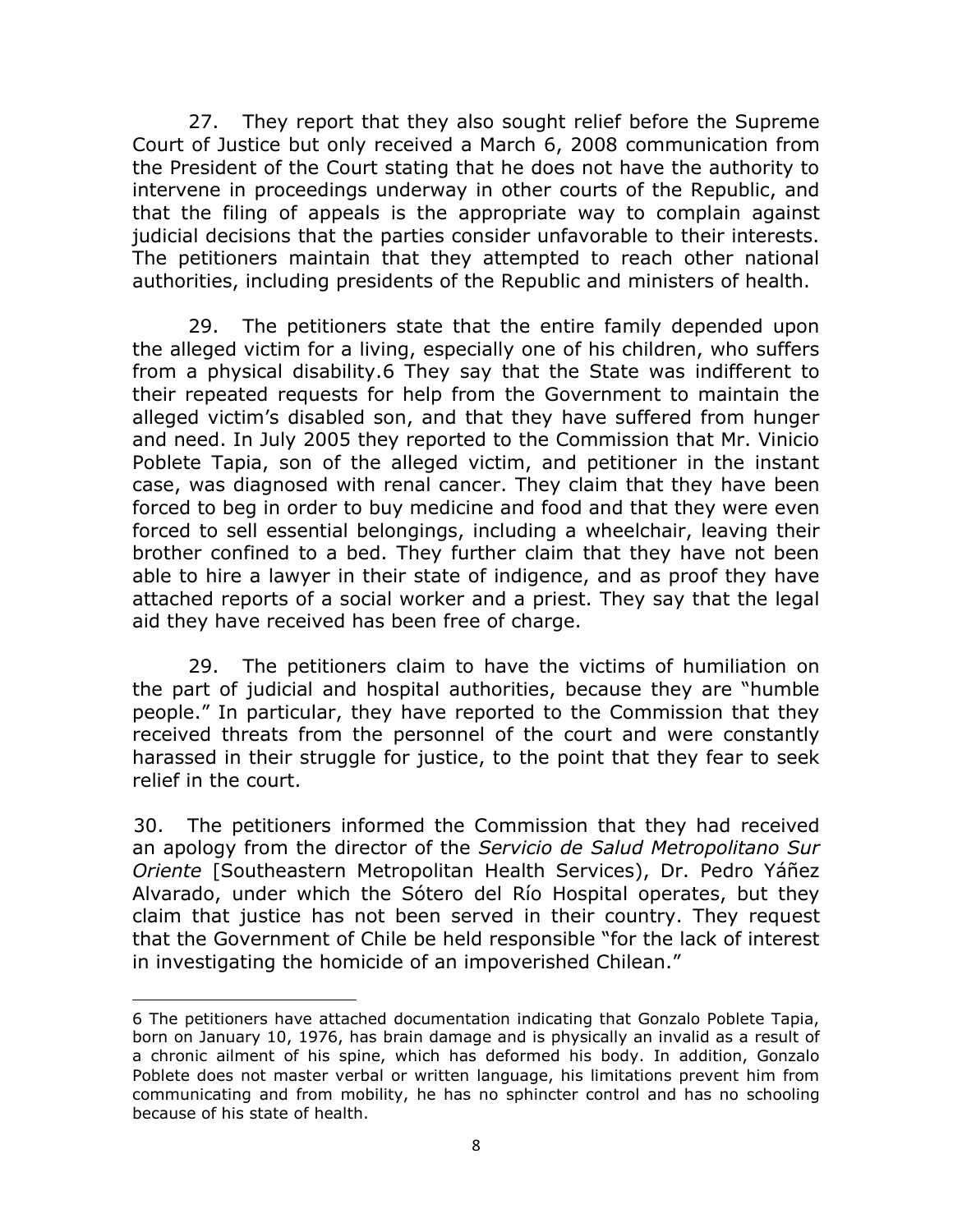#### **B. The State**

31. The State contends that the instant petition should be declared inadmissible because there is yet no final judgment in the investigation regarding possible negligent homicide of the alleged victim; the available domestic remedies in the Chilean legal system cannot be reasonably considered to have been exhausted. It goes on to say that the petition should also be declared inadmissible because it is manifestly groundless.

32. In its response to the petition, the State maintains, with respect to the lack of a reasonable exhaustion of domestic remedies, that "the procedure followed by the *Primer Juzgado de Letras de Puente Alto* [First Court of Puente Alto] is still in the investigation stage." Thus, the State emphasizes that the investigative process has not been exhausted and that even less so can it be said that domestic remedies have been exhausted; hence the petition is inadmissible. The State also maintains that the petitioners have not provided evidence to prove that they are in a condition of, or similar to, indigence.

33. Regarding the characterization of possible human rights violations regarding the facts alleged in the petition, the State contends that it has fully complied with the provisions of article 8 of the Convention, since there has been "a complex investigation, before a Court of the Republic with a specialized jurisdiction established by law, and where the guarantees of impartiality and independence are fully recognized and operational."

34. The State explains that the guarantee of a reasonable time period needs to be understood in the light of the circumstances of each particular case, of the topic's complexity, and the party's and the court's actions. In this regard, considering that the investigation of a possible negligent homicide resulting from negligent medical practice requires that the judge be assisted by expert witnesses, and presents its own difficulties with respect to the gathering of sufficient evidence, the complexity of the case justifies an apparent delay in the administration of justice.

35. In addition, it is the opinion of the State that in the instant case the requirement of diligence on the part of the plaintiff is not fulfilled, considering that more than nine months passed between the death of the alleged victim and the lodging of the complaint. Moreover, although the complaint was filed by a free legal service, the petitioners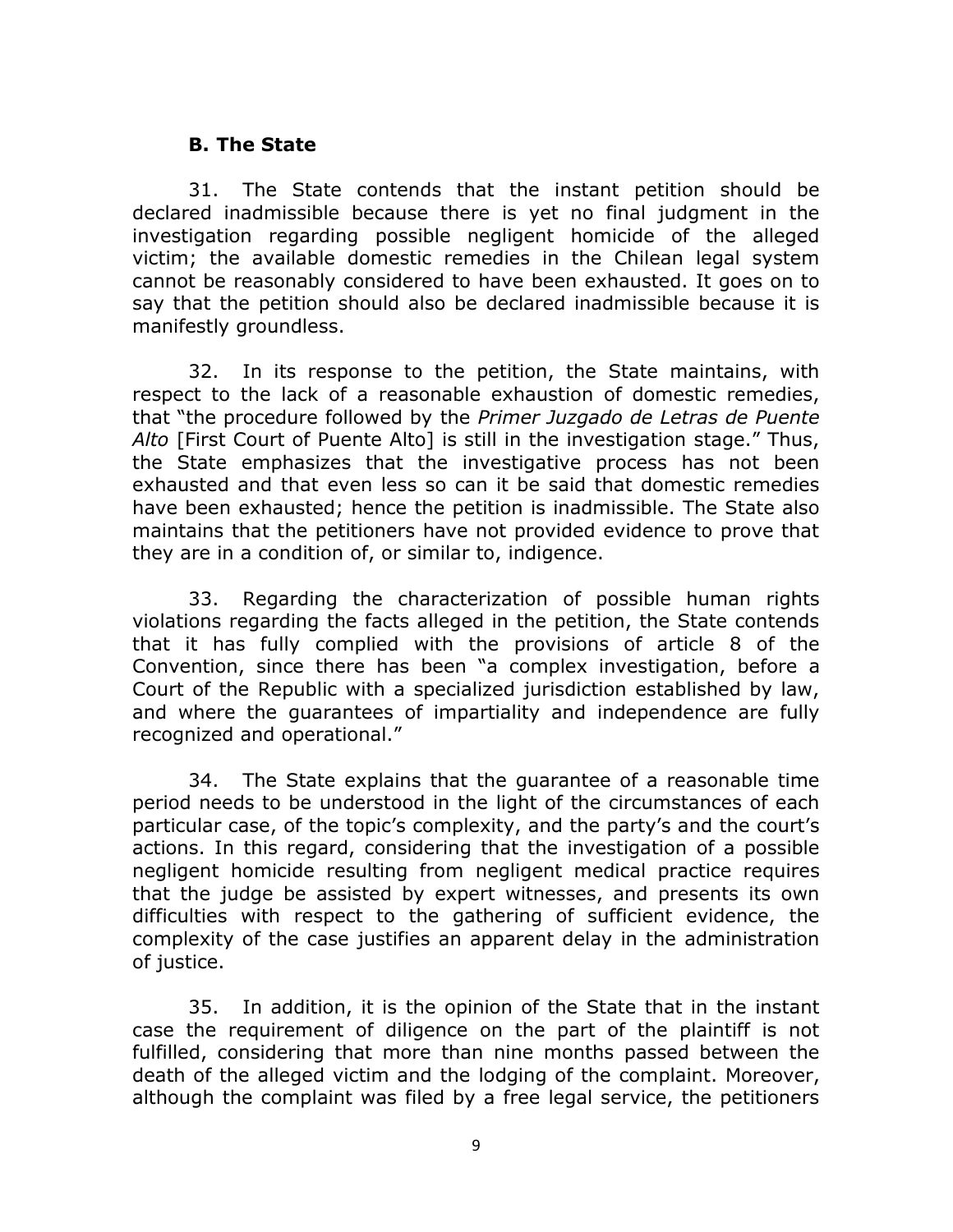gave up said counsel in the first semester of 2002, stating that they were being advised by a private attorney. The State also reports that on October 14, 2003, representation in the case was assumed by the attorney Raúl Meza Rodríguez, who took no action in the trial until November 22, 2004, the day on which he delegated representation in another lawyer. In this respect, the State maintains that the petitioners did not adequately pursue progress in the proceedings initiated by their complaint.

36. The State also notes that diligence in the actions of the court investigating the case is evident. In particular, once a dispute over jurisdiction was resolved, on February 13, 2002 the complaint was received, admitted for processing, and an order to investigate was issued. In addition, the State reports that witness testimony was taken and arrest warrants were issued for two witnesses who did not appear for questioning. Moreover, the State explains, the proceedings have suffered from a certain delay since the summons and notification of the accused had to be carried out by the First Court of Puente Alto through a request to another court, since the accused had their domicile outside the territorial jurisdiction of the court.

37. In its response to the instant petition, the State said it was carrying out a process of reform of the criminal justice system in Chile in order to "radically eliminate the vices of the old criminal justice system, avoiding, *inter alia*, situations such as those faced by the petitioner." The State clarifies that it does not accept responsibility for the facts imputed to it, but considers that the reform will avoid the repetition of violations of the right to obtain swift and fair justice for all citizens.

38. On October 16, 2008 the State provided the Commission with Court Record No. 75.927-M of the First Court of Puente Alto regarding the investigation of the death of Mr. Vinicio Poblete Vilches. The State noted that the case was dismissed only twice, but that it is still pending resolution under the domestic judicial system.

39. Regarding this point, the State reports that on December 11, 2006, since there was insufficient evidence of the existence of the crime object of the complaint, the case was dismissed without prejudice until such time as new facts and better data resulted from investigation. On April 17, 2007, following a request filed by the Human Rights Office of the Legal Aid Corporation, the case was reopened. One year later, on June 30, 2008, the case was again dismissed without prejudice, until such time that new and better facts were gathered.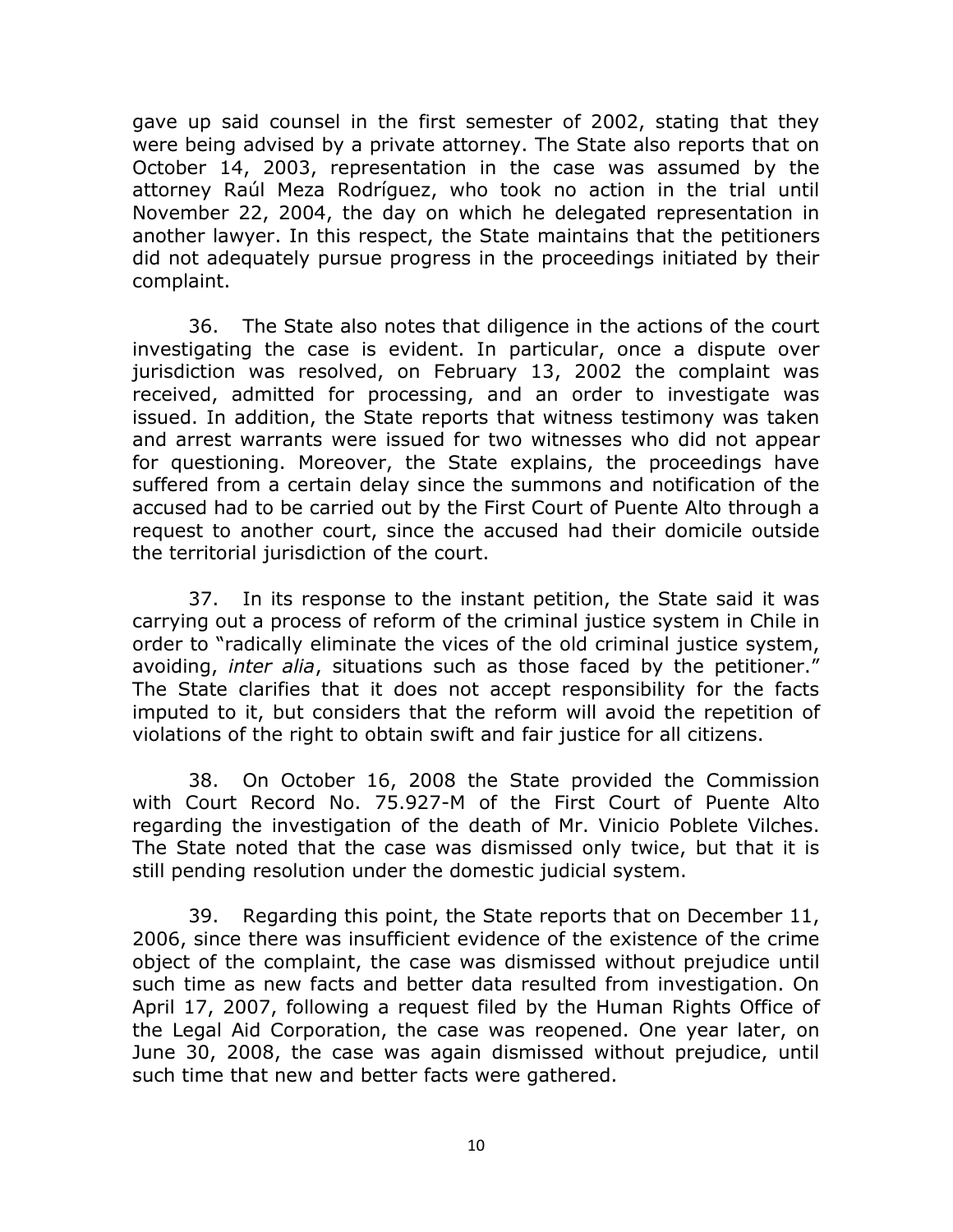40. In the month of December, 2008 the State reported, without providing any further additional information, that the Department of *Ex Gratia* Pensions of the Ministry of the Interior, had granted an increase in the *ex gratia* pension benefit to Mr. Vinicio Poblete Tapia on September 11, 2008.

41. Finally, the State categorically denies the statements made by the Poblete family to the press, in which they asserted that the Director for Human Rights of the Ministry of Foreign Affairs had offered them a monetary compensation in exchange for their abandonment of their claims before international organizations.

## **IV. ANALYSIS OF ADMISSIBILITY**

# **A. Competence of the Commission**

42. According to the provisions of article 44 of the American Convention, the petitioners have standing to file a petition before the Commission. The instant petition indicates that the alleged victim was under the jurisdiction of the Chilean State at the time of the facts alleged. Regarding the State, Chile is a State-Party to the American Convention, having deposited its instrument of ratification on August 21, 1990. Consequently, the Commission is competent *ratione personae* to examine the complaint. The Commission is also competent *ratione materiae* because the petitioners claim that there have been violations of rights protected by the American Convention.

43. The Commission is competent *ratione tempore* to examine the petition because it is based on the allegation of facts occurred from January 17, 2001 onwards. The facts alleged therefore occurred after the entry into force of the obligations of the State as a party to the American Convention. In addition, since the petition alleges the violation of rights protected by the American Convention within the territory of a State-Party, the Commission concludes that it is competent *ratione loci* to examine the case.

## **B. Other requirements for the admissibility of the petition**

## **1. Exhaustion of domestic remedies**

44. Article 46 of the American Convention establishes, for the admission of a case, the requirement that "the remedies under domestic law have been pursued and exhausted in accordance with generally recognized principles of international law." The purpose of this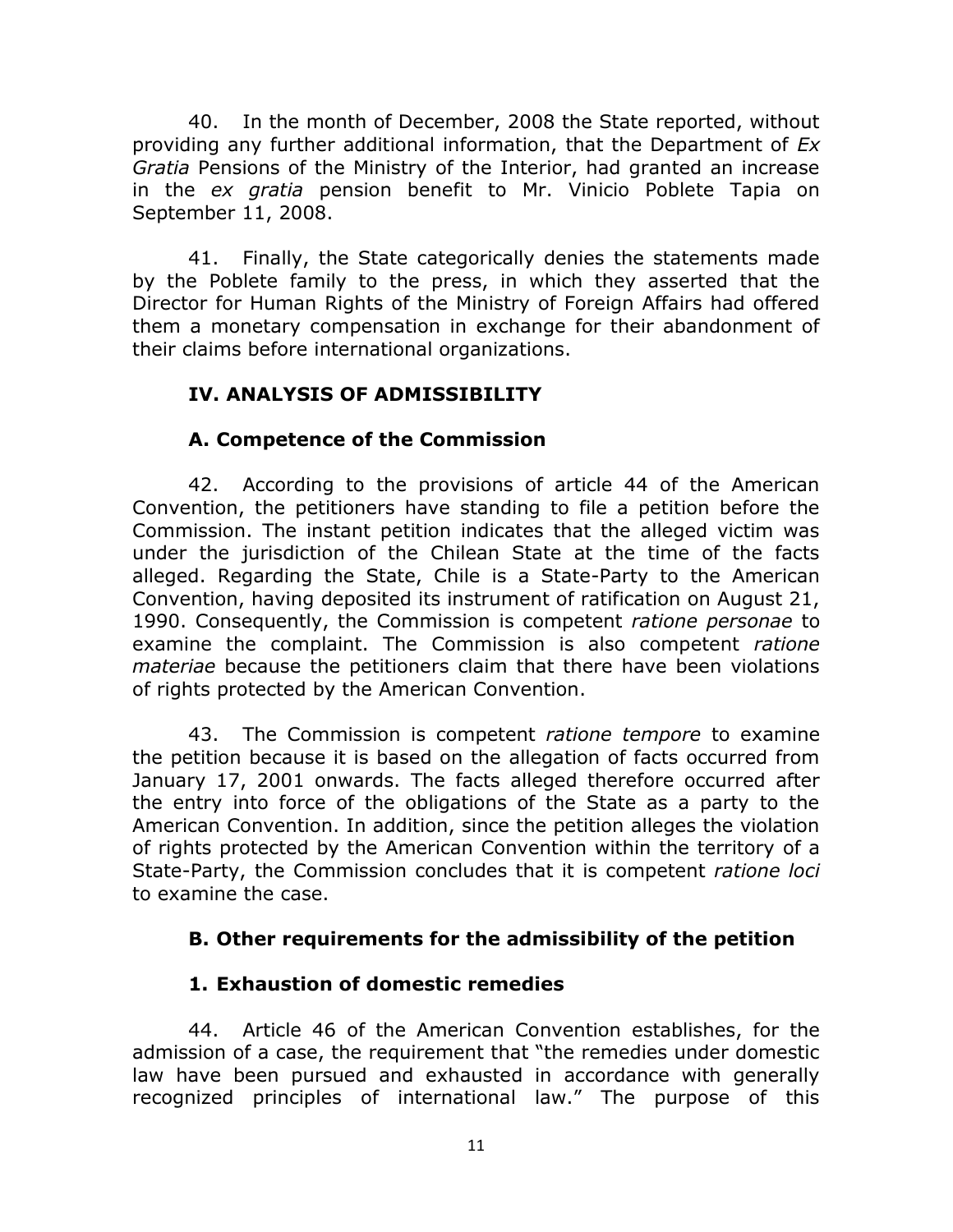requirement is to allow national authorities to take cognizance of an alleged violation of a protected right and, if appropriate, to resolve the case before it is examined in an international venue.

45. The requirement of exhaustion of domestic remedies established by article 46 of the American Convention refers to available judicial remedies, which must be appropriate and effective to remedy the alleged human rights violations. The Inter-American Court has established that petitioners are exempted from the obligation of exhausting domestic remedies in those situations where they cannot be exhausted because they are not available to them either as a matter of law or as a matter of fact.<sup>7</sup>

46. In the instant case, the petitioners have alleged the existence of two reasons for them having been prevented from exhausting domestic remedies: first, they allege that their inability to afford legal services limited their capacity to effectively use available domestic remedies according to the law. In the second place, they maintain that the remedies to be exhausted in the instant case continue to be indefinitely delayed by the judicial authorities, and therefore the death of Mr. Vinicio Poblete Vilches has not been clarified although more than seven years have elapsed since the facts occurred.

47. With respect to the first reason preventing the exhaustion of domestic remedies, i.e., the alleged indigence of the petitioners, it is necessary to recall that the fact that a person is indigent, taken by itself, does not mean that he or she must not exhaust domestic remedies, but that the indigent must or must not exhaust domestic remedies, according to whether the law or circumstances allow him or her to do so.<sup>8</sup> Regarding cases of indigence, the Inter-American Court has held that the State that does not provide legal assistance free of charge for indigents cannot later argue that the process exists but was not exhausted.<sup>9</sup>

48. In its analysis of the facts of the instant case, the Commission notes that the petitioners, eligible due to their economic

 $\overline{a}$ 

<sup>7</sup> I/A Court H.R., *Exceptions to the Exhaustion of Domestic Remedies* (Art. 46(1), 46(2)(a) and 46(2)(b) American Convention on Human Rights.) Advisory Opinion OC-11/90 of August 10, 1990, Series A, No. 11, paragraph 17.

<sup>8</sup> I/A Court H.R., *Exceptions to the Exhaustion of Domestic Remedies* (Art. 46(1), 46(2)(a) and 46(2)(b) American Convention on Human Rights). Advisory Opinion OC-11/90 of August 10, 1990, Series A, No. 11, paragraph 20.

<sup>9</sup> I/A Court H.R., *Exceptions to the Exhaustion of Domestic Remedies* (Art. 46(1), 46(2)(a) and 46(2)(b) American Convention on Human Rights). Advisory Opinion OC-11/90 of August 10, 1990, Series A, No. 11, paragraph 128.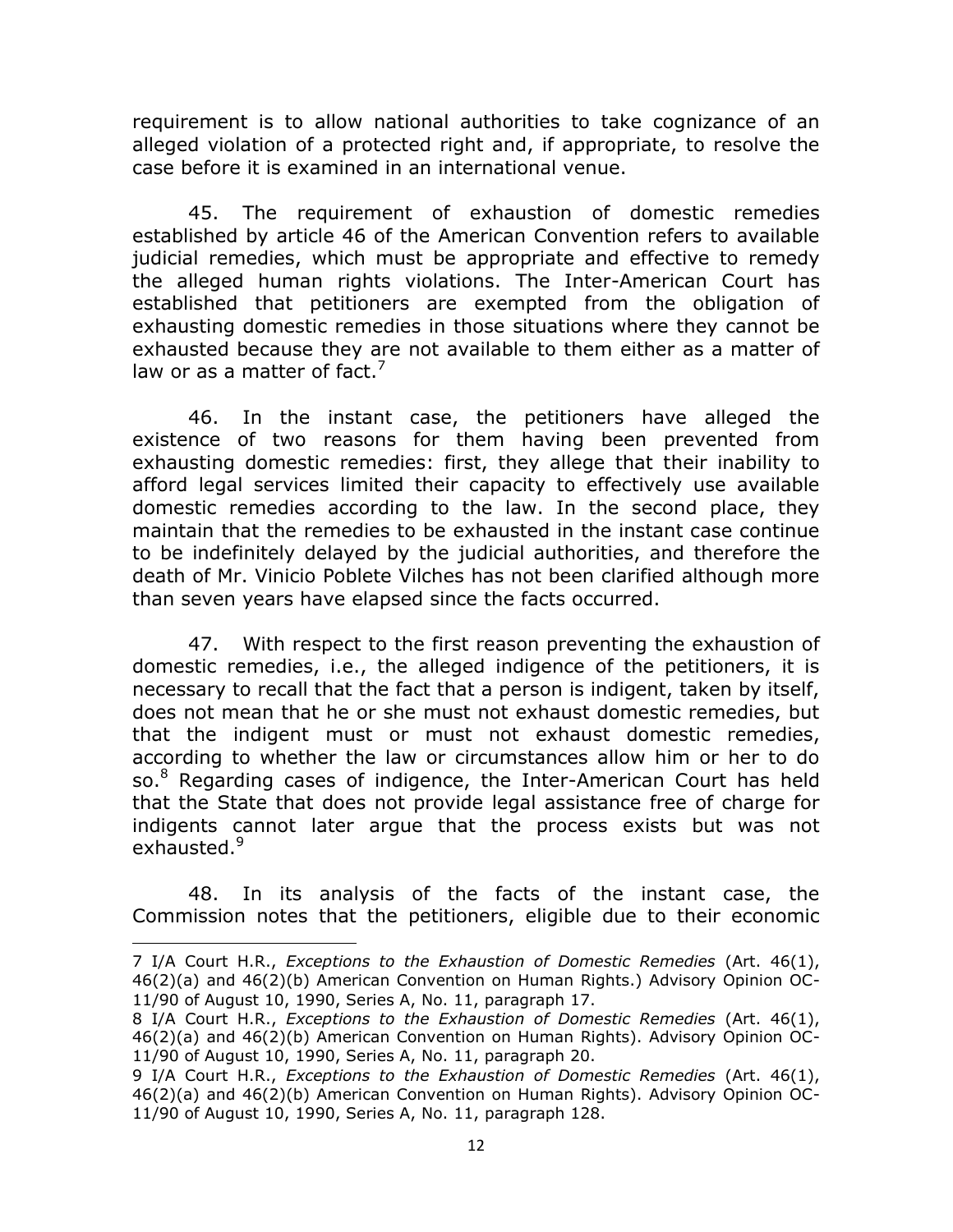circumstances, have made use, *inter alia*, of the free legal services of the Bolivarian University and of the Human Rights Office of the Legal Aid Corporation, the latter a public service offered by the Chilean State. In this respect, the petitioners' economic circumstances have not prevented them from obtaining access to legal remedies and therefore they are not exempt from the obligation of exhausting them.

49. Regarding the second reason that would prevent them from exhausting domestic remedies, i.e., the alleged unjustified delay in the investigations, it is the opinion of the Commission that, pursuant to article 31(3) of its Rules of Procedure, the State has the burden of proving that certain domestic remedies continue to offer an effective reparation for the alleged harm.

50. In this respect, the State has contended that the investigation is not over, that there is no final judgment, and that the proceedings are following their course and await new and better facts. The State has said that the apparent delay in the investigation is justified by the complexity of the matter, since expert witnesses are needed and there are difficulties in obtaining sufficient evidence. The State also affirms that several months went by between the death of the alleged victim and the filing of the criminal complaint by the petitioners. It also affirms that the petitioners have not acted to appropriately move the process forward, to the degree that on certain occasions several months have gone by without any action on their part in the proceedings.

51. However, the State has not provided the Commission with specific information as to what concrete steps, if they exist, the petitioners must take in order to exhaust domestic remedies. The State has not provided, either, information explaining the delay in the resolution of the case, which continues to be in the stage of preliminary investigation. In any event, the State has not refuted the petitioners' arguments that several of procedures they requested were not ordered to be carried out by the court and that among those that were ordered not all have been carried out, despite the fact that more than seven years have elapsed since the complaint was filed.

52. The Commission notes that once the petitioners filed a criminal complaint stating the facts of the case, and requested a series of investigative procedures, the matter was in the hands of the judicial system and it is its responsibility to ensure due investigation of the complaint. The Commission also notes that the facts alleged took place in a public hospital, and the relevant information is held by the State,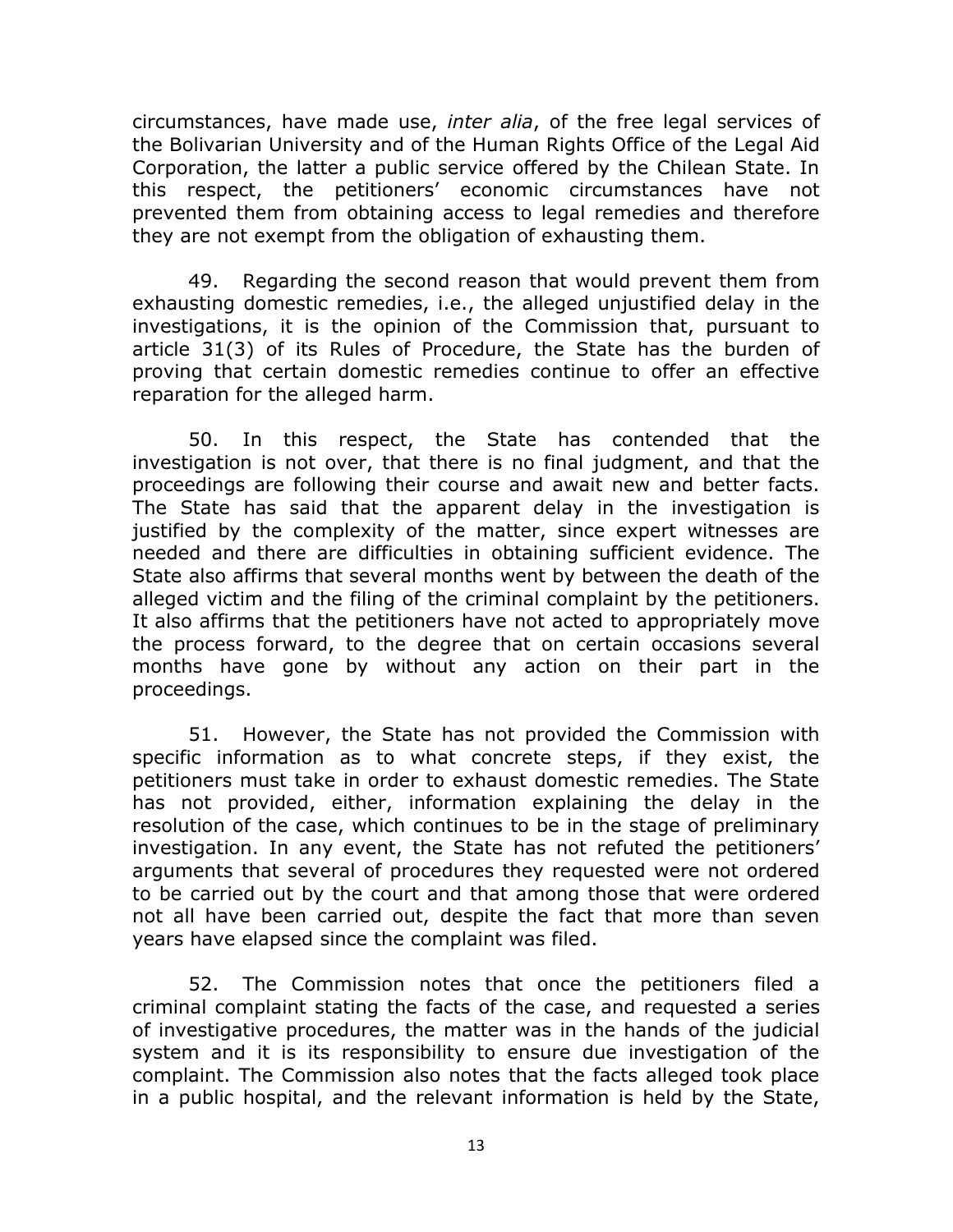and therefore it was the State who had the duty and the means to investigate the facts of the complaint.

53. The Commission cannot require the petitioners to continue to promote the carrying out of procedures that they have already requested, since appeals for remedy that are not decided in a reasonable time period cannot be considered to be available or effective. The Commission has held that, as a general rule, a criminal investigation must be carried out promptly to protect the interests of the victims, to preserve the evidence, and also to safeguard the rights of all persons deemed suspects in the investigation.<sup>10</sup> The Inter-American Court has also held that although all criminal investigations must meet a series of legal requirements, the rule of prior exhaustion of domestic remedies must not mean that international action in support of the defenseless victim is halted or delayed to the point of uselessness. $11$ 

54. In the instant case, the petitioners do not only allege that there has been a delay in the judicial proceedings, they state the such delay has been unreasonable. After analyzing the facts, the Commission concludes that there has been an unwarranted delay in the legal proceedings, and that the exception provided for by article 46(2) (c) of the American Convention is hence applicable. It should be noted that article 46(2) by its nature and purpose, is a norm that stands alone visà-vis the substantive norms of the Convention. Consequently, the determination of whether the exceptions to the rule of exhaustion of domestic remedies is applicable to the case at hand must be decided as a prior and separate matter from the merits of the case, since it depends upon a different standard of evaluation from that used to determine a possible violation of the Convention.<sup>12</sup>

## **2. Time period for lodging the petition**

55. Pursuant to the provisions of article 46(1)(b) of the Convention, to be admissible, a petition that the petition or communication is lodged within a period of six months from the date on which the party alleging violation of his rights was notified of the final judgment in his or her domestic venue.

 $\overline{a}$ 10 IACHR, Report on Admissibility No. 86/06, Petition 499-04 *Marino López et al. (Operation Genesis)*, Colombia, October 21, 2006, para. 48.

<sup>11</sup> I/A Court H.R., *Case of Godínez Cruz. Preliminary Objections*. Judgment of June 26, 1987, Series C, No. 3.

<sup>12</sup> IACHR, Report on Admissibility No. 86/06, Petition 499-04 *Marino López et al. (Operation Genesis)*, Colombia, October 21, 2006, para. 52.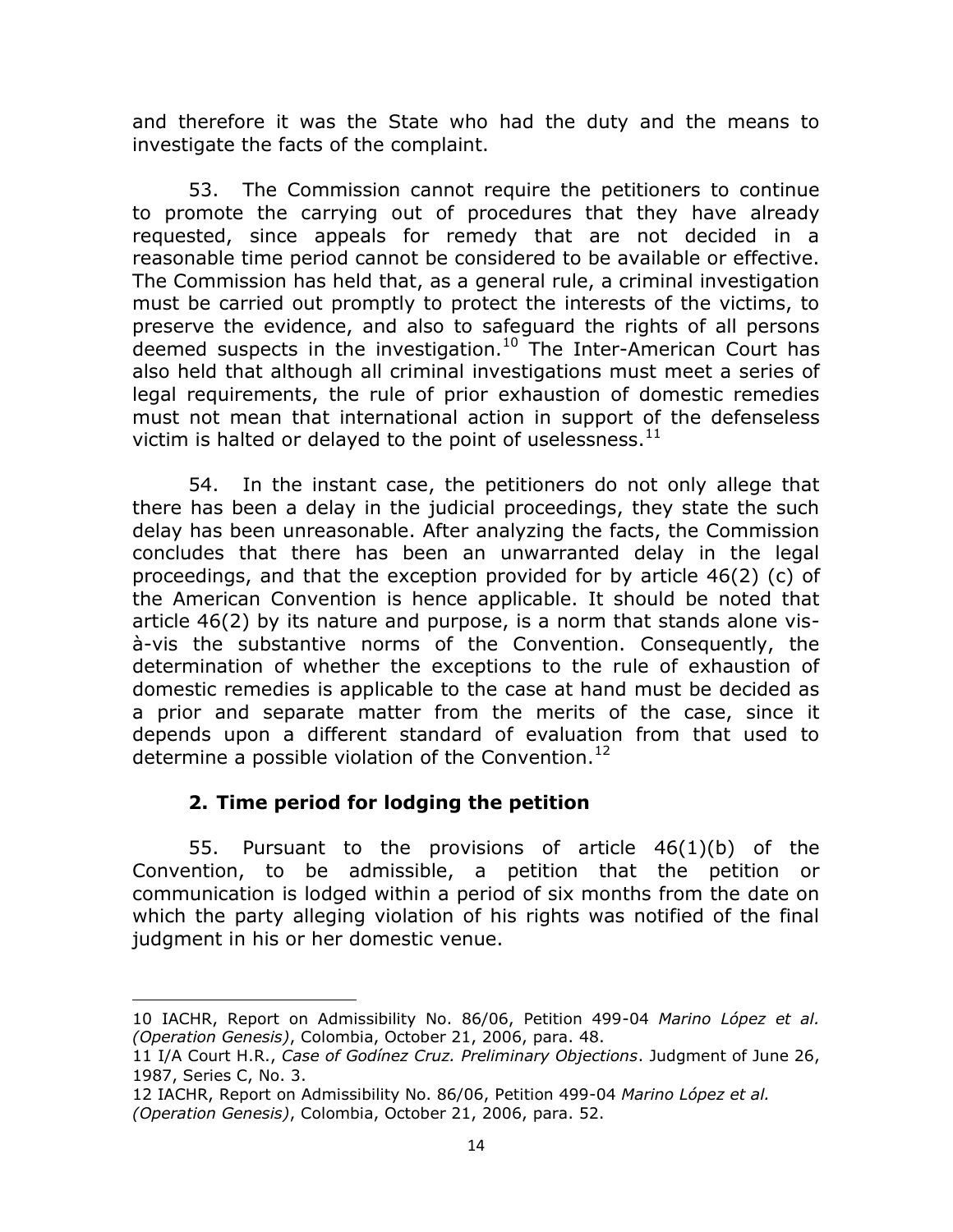56. However, since one of the exceptions to the requirement of prior exhaustion of domestic remedies has been applied, the Commission must consider the date upon which the alleged violation of human rights occurred and the circumstances of each case in order to decide if the petition was filed in a reasonably timely manner.

57. In the instant case, the exception to the requirement of prior exhaustion of domestic remedies provided for by article 46(2) (c) of the Convention is applicable, and the occurrence of the facts object of this petition began on January 17, 2001. The petition was filed with the Commission on May 15, 2002. Bearing in mind the circumstances of the case, including the existence of judicial proceedings that remain in their preliminary stage, it is the opinion of the Commission that the time period within which the petition was lodged was reasonable.

## **3. Duplication of procedures**

58. Article 46(1) (c) of the American Convention provides that the admissibility of a petition is subject to the requirement that the matter "is not pending in another international proceeding for settlement," and article 47(d) of the Convention provides that the Commission cannot admit a petition that "is substantially the same as one previously studied by the Commission or by another international organization." In the instant case the parties have not raised the existence of any of these circumstances leading to inadmissibility, nor do they arise from the proceedings so far.

## **4. Characterization of the facts alleged**

59. Article 47(b) of the Convention provides that the Commission shall declare any petition or communication filed inadmissible that "does not state facts that tend to establish a violation of the rights guaranteed by this Convention."

60. The Commission believes that it is not appropriate at this stage of the proceedings to establish whether a violation of the American Convention exists or does not exist. For the purposes of admissibility, the IACHR must decide whether there is a statement of facts that tend to establish a violation, as provided for by article 47(b) of the American Convention, and if the petition is "manifestly groundless" or if it is "obviously out of order," pursuant to the article's subparagraph (c).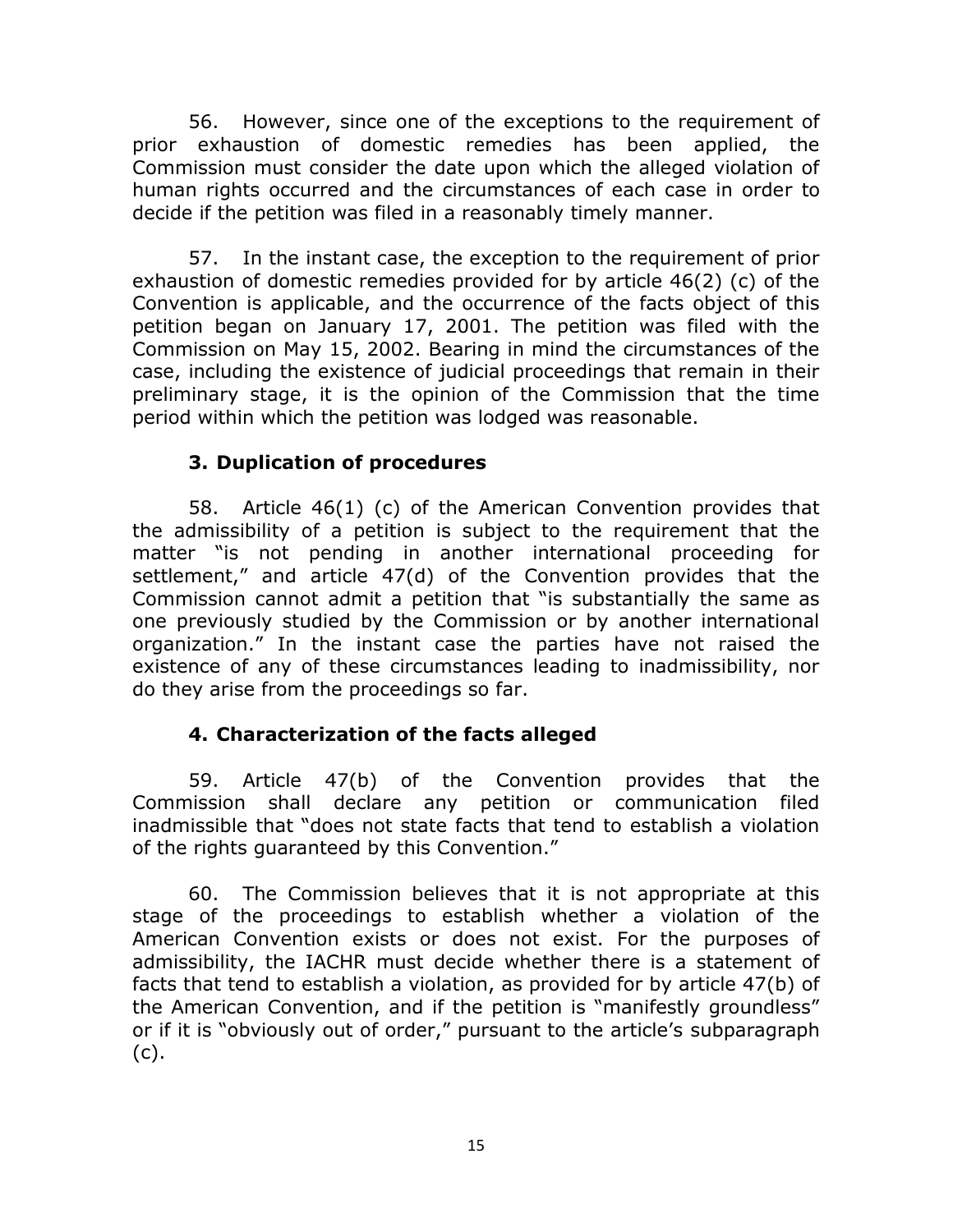61. The standard for the evaluation of these points is different from the one required to decide on the merits of a complaint. The IACHR must carry out a *prima facie* evaluation to determine whether the complaint provides grounds for the apparent or potential violation of a right guaranteed by the Convention and not to establish the existence of a violation. This examination does not imply prejudgment of the merits of the case. The Commission's own Rules of Procedure, in establishing two clearly separate stages of admissibility and of merits, reflect this distinction between the evaluation that the Commission must carry out to declare a petition admissible and that which is required to establish the existence of a violation.

62. In the instant case, the State has maintained that the petition is manifestly groundless and therefore should be declared inadmissible. The petitioners, in turn, did not invoke the violation of specific articles of the Convention. Nevertheless, it can be inferred from their claims that the petitioners allege the violation of their rights to life, to humane treatment, to equal protection, and to judicial protection and guarantees. Pursuant to the principle of *iura novit curia*, which obliges international organizations to apply all legally relevant norms even if they have not been invoked by the parties, the Commission shall examine the facts alleged in the light of the provisions of articles 4, 5, 8, 24 and 25 of the American Convention, in connection with the provisions of article 1(1) of same.

63. The Commission, based on the information and arguments submitted regarding the excessive time lapsed in the criminal investigation process of the facts object of this petition, notes that more than seven years have gone by from the moment the complaint was lodged and the proceedings continue to be in the stage of preliminary investigation, without a final judgment having been rendered. Insofar as the alleged responsibility of the medical personnel that cared for the alleged victim has not been either established or disproved, it is the opinion of the Commission that the allegations of the petitioners tend to establish the violation of article 25 of the Convention, regarding the right to prompt recourse to judicial protection, and to the judicial guarantees provided for by article 8 of the American Convention.

64. Bearing in mind that judicial proceedings have not yet concluded, and that the current examination is of a *prima facie* character, the Commission reserves its analysis regarding the applicability of article 4 (right to life) for the merits stage. It is also appropriate for the Commission to examine, in the merits stage, the petitioners' allegations regarding the obligation of the State to remove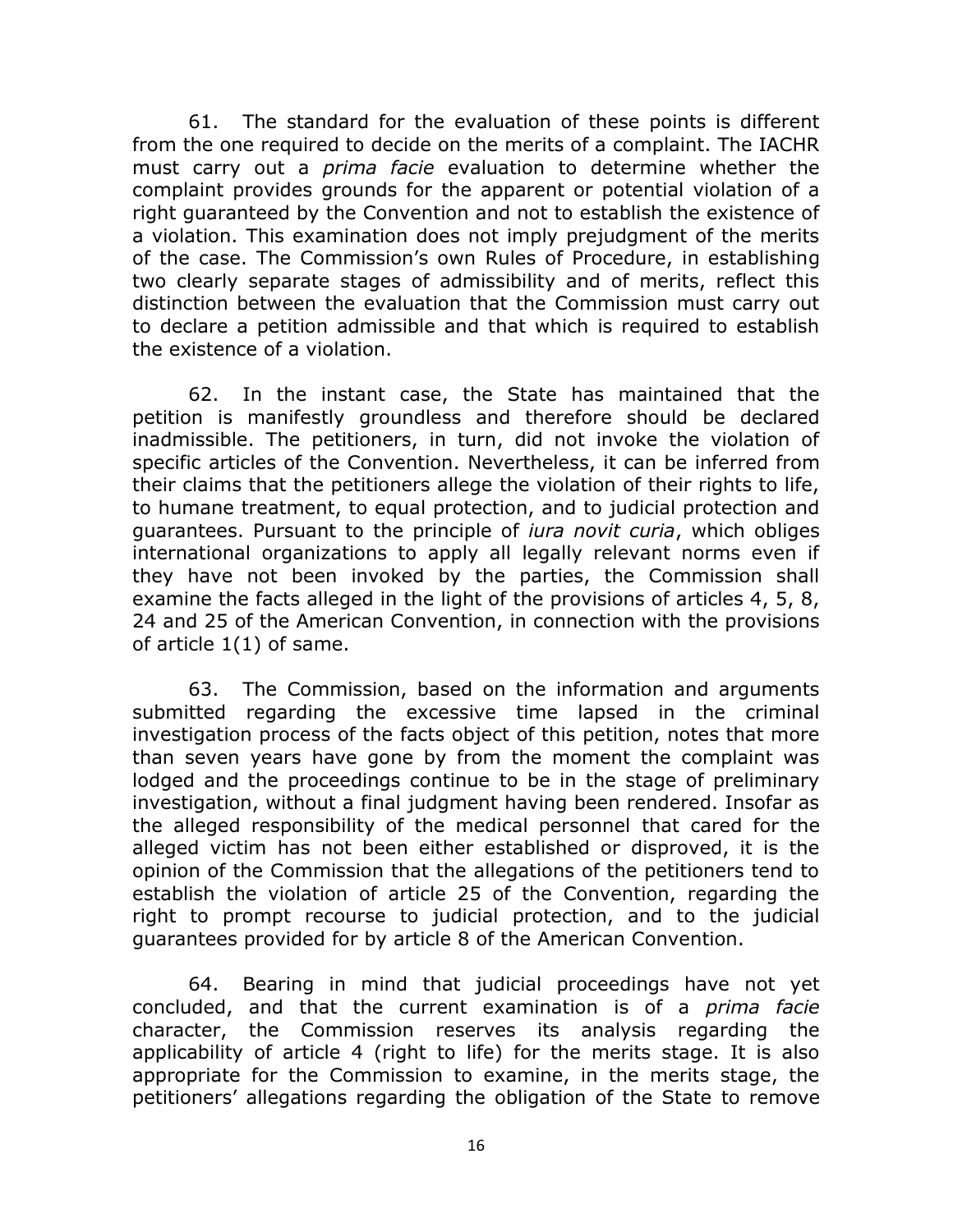possible obstacles in the access to justice for persons of scarce economic resources, in relation with the content of article 24 of the American Convention.

65. After examining the arguments in fact and in law made by the parties, as well as the evidence at its disposal, the Commission considers that it has insufficient evidence to declare that the facts tend to establish a violation of the right to humane treatment provided for by article 5 of the American Convention.

66. In the light of the aforementioned facts, the IACHR does not find that the petition is "manifestly groundless" or "obviously out of order" and considers that, *prima facie*, the petitioner has complied with the requirements of articles 47(b) and 47(c) of the American Convention on Human Rights.

# **V. CONCLUSIONS**

67. The Commission concludes that it is competent to examine the instant case and that the petition is admissible pursuant to articles 46 and 47 of the American Convention.

68. In the light of the foregoing arguments in fact and in law, and without prejudging the merits of the case,

## **THE INTER-AMERICAN COMMISSION ON HUMAN RIGHTS**

#### **DECIDES:**

- 1. To declare the instant case admissible regarding the alleged violations of the rights recognized by articles 4, 8, 24, and 25 of the American Convention, in connection with article 1(1) of same.
- 2. To notify the parties of this decision.
- 3. To continue with the analysis of the merits of the case.
- 4. To publish this report and include it in its Annual Report to the General Assembly of the OAS.

Done and signed in the city of Washington, D.C., on March 19, 2009. (Signed): Luz Patricia Mejía Guerrero, President; Víctor E. Abramovich, First Vice-president; Paulo Sérgio Pinheiro, Sir Clare K.